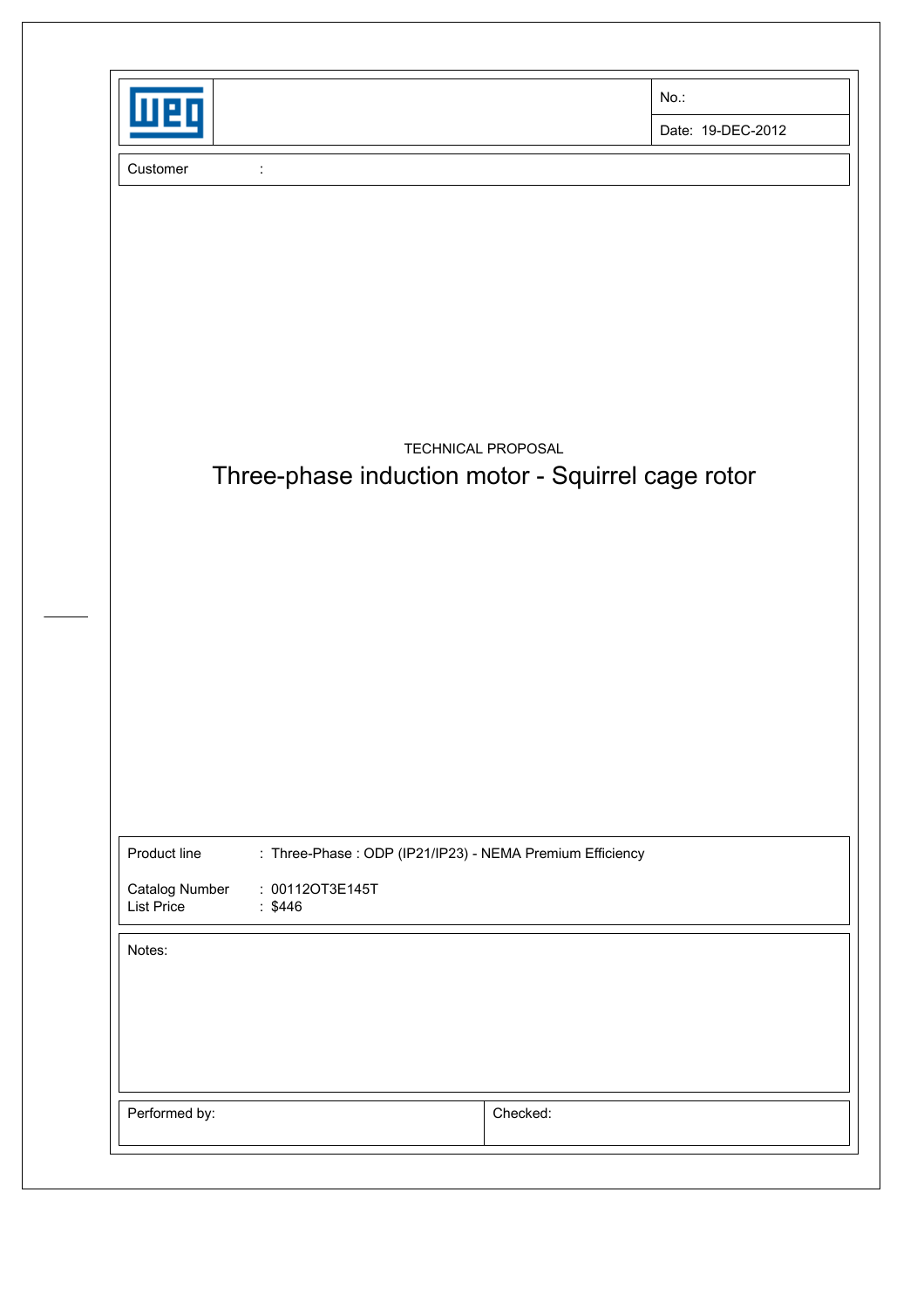

No.:

Date: 19-DEC-2012

## DATA SHEET

## Three-phase induction motor - Squirrel cage rotor

Customer : the state of the state of the state of the state of the state of the state of the state of the state of the state of the state of the state of the state of the state of the state of the state of the state of the

Product line : Three-Phase : ODP (IP21/IP23) - NEMA Premium Efficiency

| Frame<br>Output<br>Frequency<br>Poles<br>Full load speed<br>Slip<br>Voltage<br>Rated current<br>Locked rotor current<br>Locked rotor current (II/In)<br>No-load current<br>Full load torque<br>Locked rotor torque<br>Breakdown torque<br>Design<br>Insulation class<br>Temperature rise<br>Locked rotor time<br>Service factor<br>Duty cycle<br>Ambient temperature<br>Altitude<br>Degree of Protection<br>Approximate weight<br>Moment of inertia<br>Noise level |                                 | : E143/5T<br>: 1HP<br>: 60 Hz<br>$\therefore$ 6<br>: 1145<br>$: 4.58 \%$<br>: 208-230/460 V<br>$: 3.60 - 3.26 / 1.63 A$<br>: 19.6/9.78 A<br>: 6.0<br>: 2.20/1.10 A<br>$: 4.52$ lb.ft<br>$: 240 \%$<br>: 290 %<br>$\therefore$ B<br>: F<br>: 80 K<br>$: 15s$ (hot)<br>: 1.15 (1.00 at 208V)<br>: S1<br>: -20°C - +40°C<br>: 1000<br>: IP21<br>: 37 lb<br>: 0.14285 sq.ft.lb<br>$\mathbb{R}$ |                            |                                      |                                        |
|--------------------------------------------------------------------------------------------------------------------------------------------------------------------------------------------------------------------------------------------------------------------------------------------------------------------------------------------------------------------------------------------------------------------------------------------------------------------|---------------------------------|--------------------------------------------------------------------------------------------------------------------------------------------------------------------------------------------------------------------------------------------------------------------------------------------------------------------------------------------------------------------------------------------|----------------------------|--------------------------------------|----------------------------------------|
| Bearings<br>Regreasing interval<br>Grease amount                                                                                                                                                                                                                                                                                                                                                                                                                   | D.E.<br>6205 ZZ<br>---<br>$---$ | N.D.E.<br>6204 ZZ<br>---<br>---                                                                                                                                                                                                                                                                                                                                                            | Load<br>100%<br>75%<br>50% | Power factor<br>0.70<br>0.61<br>0.48 | Efficiency (%)<br>82.5<br>81.5<br>78.5 |
| Notes:                                                                                                                                                                                                                                                                                                                                                                                                                                                             |                                 |                                                                                                                                                                                                                                                                                                                                                                                            |                            |                                      |                                        |
| Performed by                                                                                                                                                                                                                                                                                                                                                                                                                                                       |                                 |                                                                                                                                                                                                                                                                                                                                                                                            | Checked                    |                                      |                                        |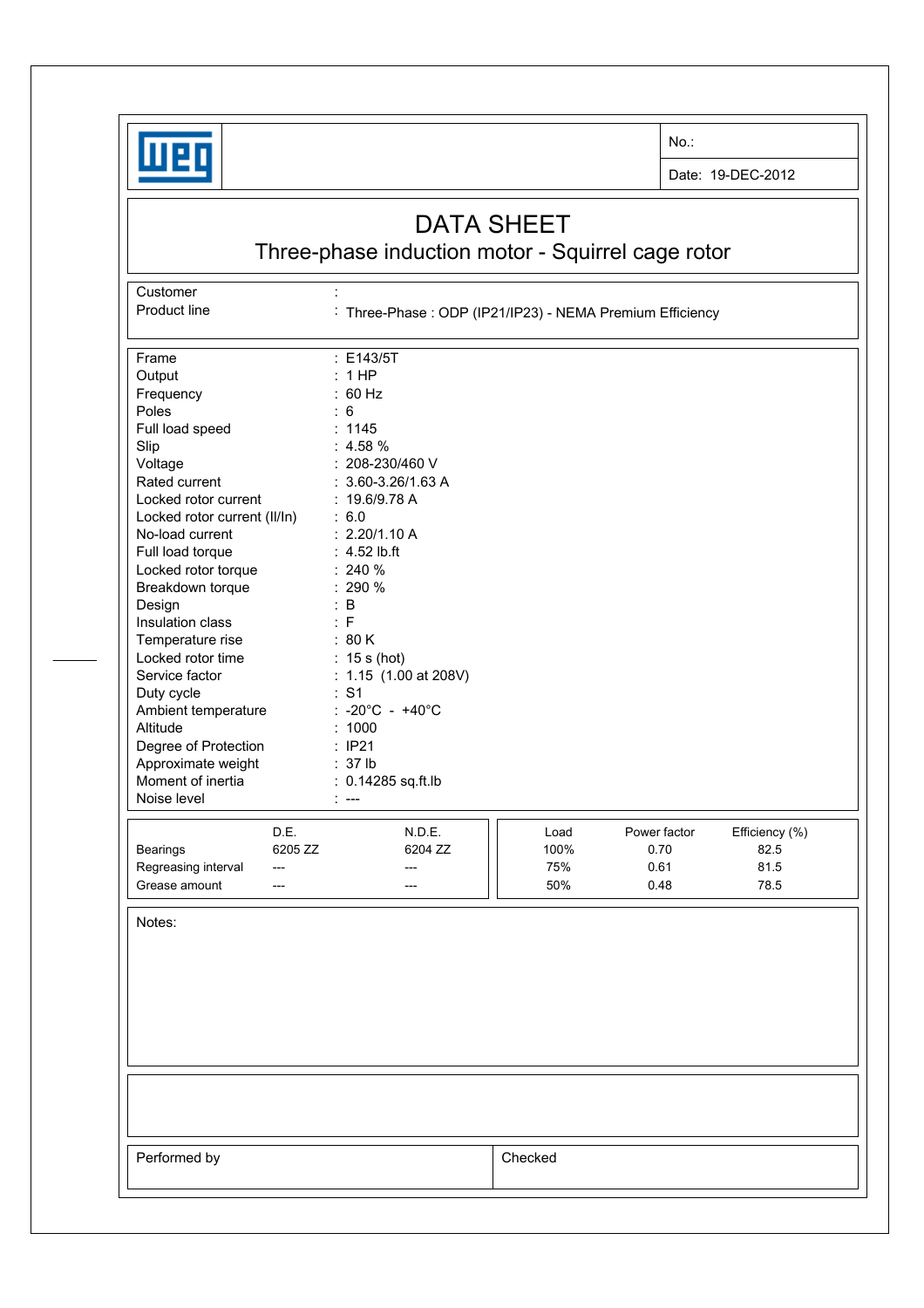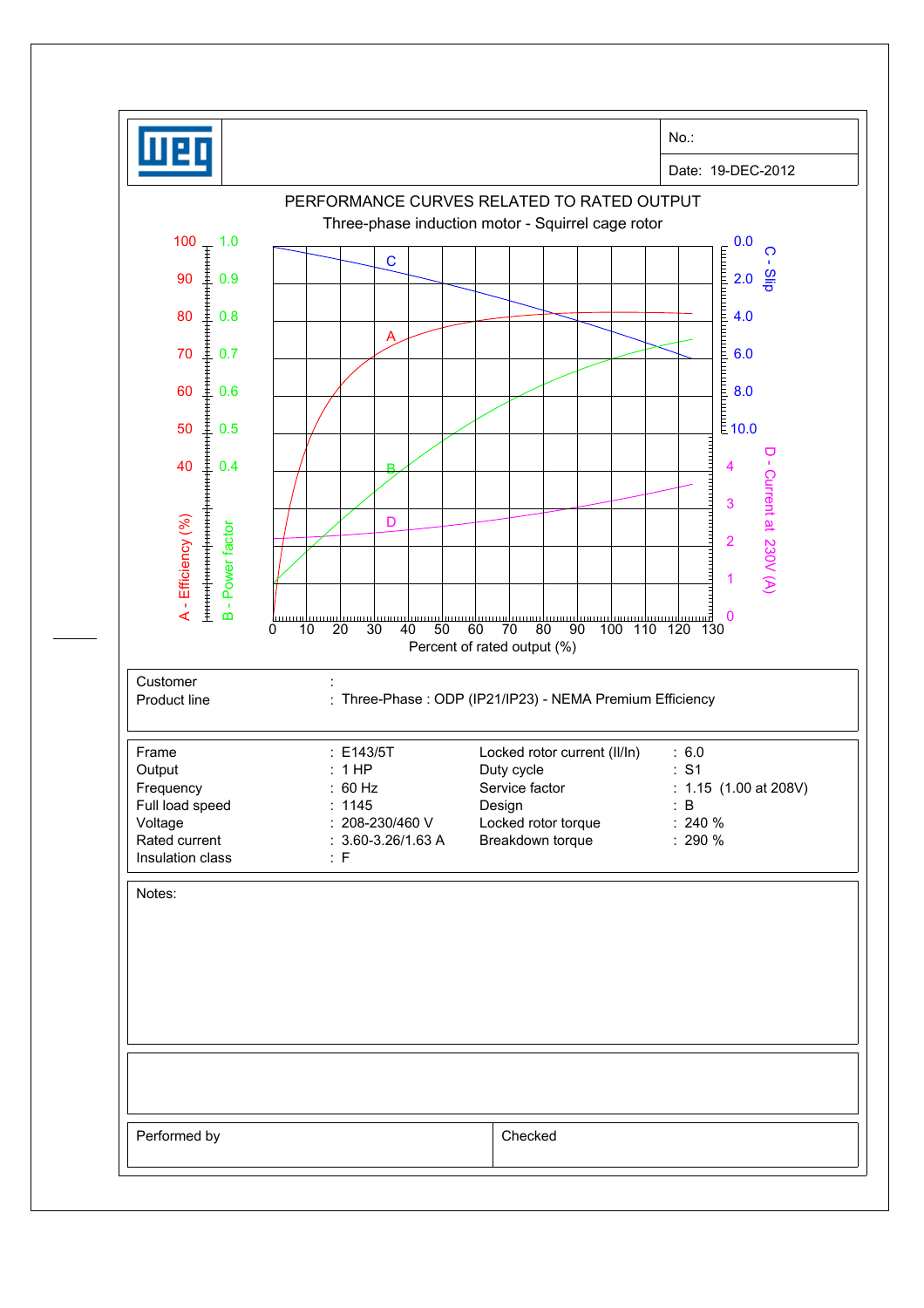